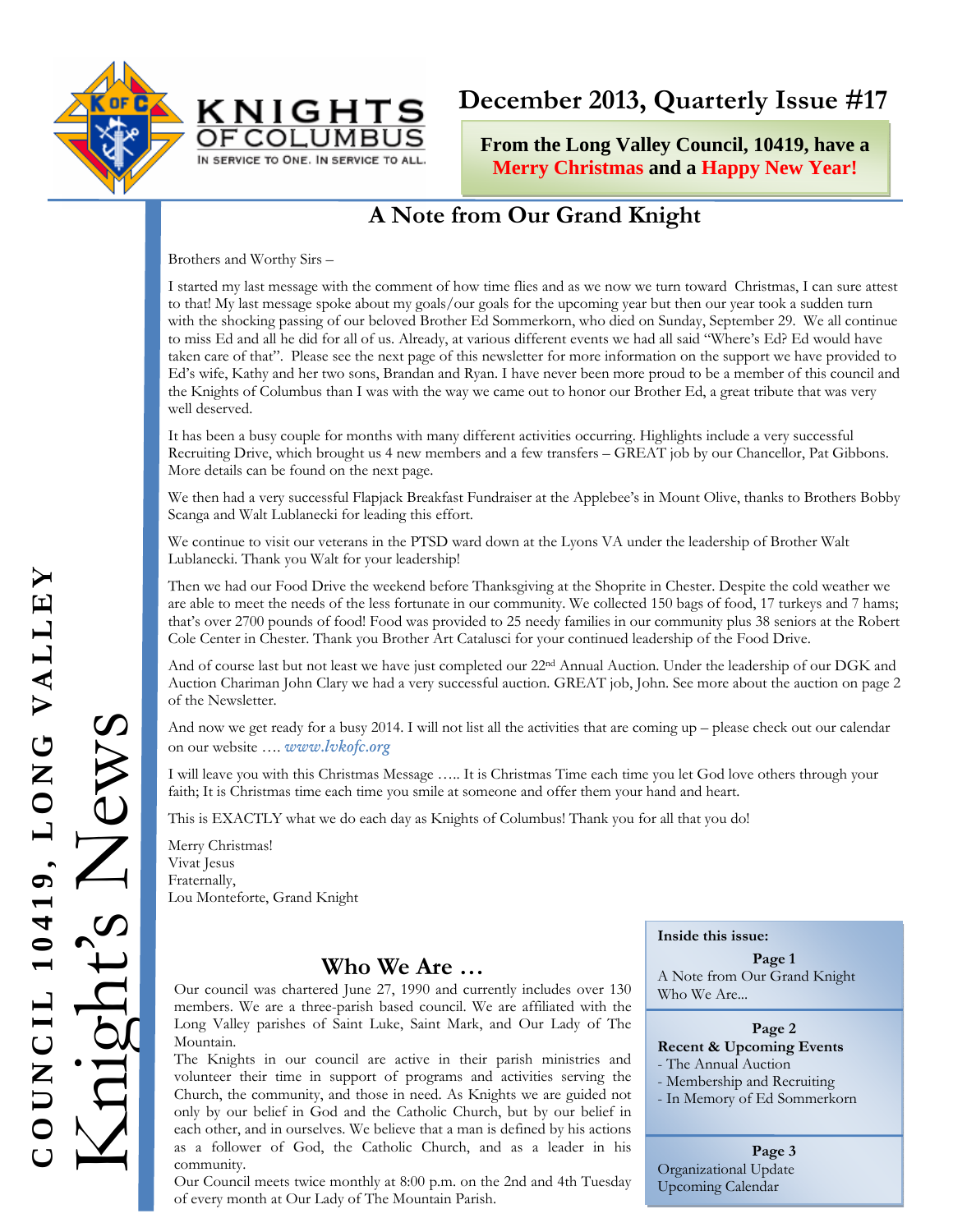### **The Annual Auction**



**Kitchen Crew:** Walt Lublanecki, JR Bracero, Bobby Scanga, and John Groel



John Larkin, John Clary, John Creamer, Alan McGrath, and Tom Sanders

Our Council's 22nd Annual Community Benefit Auction was held on Saturday, December 7, 2013 at St. Luke's Church in Long Valley. It was a tremendous success! There were about 150 folks in attendance. We had 92 items in the live auction and170 items in the silent auction. We put 21 of those items in something new this year called a Silent Secret Auction, where bidders weren't allowed to know what other bids had been made. The Silent Secret Auction worked out well. The auction is our council's major fund raising event of the year and the proceeds go to funding the many programs that we support.

The auction wouldn't have been a success without all of the hard work of many of our members. Of course we wouldn't even have had an auction if it wasn't for the generous support of our many benefactors who donated so generously. A special thanks to the Columbiettes for both the items they donated plus their support, especially with their help passing out Hors d'oeuvres and selling raffle tickets for the Basket of Cheer, the Restaurant Board, and the 50/50 Drawing.

Lots of work went into the preparation of this event before it ever got off the ground. Countless hours were spent by some of our Knights seeking donations from many merchants. JR Bracero and his kitchen crew also spent many hours buying and then preparing a most delicious buffet that was greatly enjoyed by the folks attending the auction. Everyone seemed to really enjoy themselves!

Fraternally, John H. Clary

### **Membership and Recruiting**



If you know of any other potential brothers, or if you have any questions regarding the recruitment process, please contact Patrick Gibbons at patgibb@gmail.com.

### **In memory of Ed Sommerkorn**

We cannot even begin to express how we all feel over the loss of such a special Brother. We have so much sadness in our hearts. Ed was a brother and a true friend. Ed was a vital, active member of our council and cared for all of us. He made our council better and stronger with his infectious warm-hearted personality. Our Council will carry part of him with us forever.

Ed had a unique and special ability to make everyone feel welcome and included. He always extended the invitation to join people together and once we were together he made sure everyone was well cared for. When Ed was around you knew you wanted to be there. He helped other brothers and provided good advice to many of us. We all remember his kindness and concern for his other brothers and will never forget him. Ed made all our lives better just by knowing him. He will be missed.

Our council sprang into action after we heard the devastating news of Ed's passing. Initially we sent Ed's family a fruit basket and a Mass Card. In addition, In Honor of Brother Ed's schedule to become a Forth Degree Sir Knight this coming April, many current Forth Degree Sir Knights, from various Assemblies, stood at the ends of his caskets throughout the entire Wake service. At the Funeral Mass, many Brother Knights and Sir Knights escorted the casket in to Our Lady of the Mountain Church and back into the Hearst in "Full Honor" for our Beloved Brother Ed. Typically this honor is reserved for "Fallen Sir Knights". However given that Brother Ed embodied everything a Sir Knight stands for it was unanimously agreed that we extend this Honor to Brother Ed.

After the Funeral Mass, our council donated the beer and wine for the repass and helped with the set-up and clean-up after the repass. Our council then presented Kathy with a check from the Knights and we have provided additional financial assistance to Kathy since Ed's passing. We are currently considering additional fundraisers for the Sommerkorn family in the coming year.

First and foremost please continue to keep Kathy, Ryan and Brendan in your prayers and to that end we have scheduled 5 masses to be said in Ed's memory, 12/29 @ 7:45 AM at OLM; 1/18 @7 PM at St. Pius; 1/25 @ 7 PM at OLM; 2/2 @ 11 AM at St. Mark's and 3/2 @ 11AM at St. Mark's. It would be a wonderful tribute if as many brothers as possible attended these masses for their departed brother.

Cecelia Gibbons (w/stained glass panel) and Spotter Jim Jones



Mellisa Circelli (w/dozen eggs as first item) and Auctioneer Colonel Dennis Cassidy